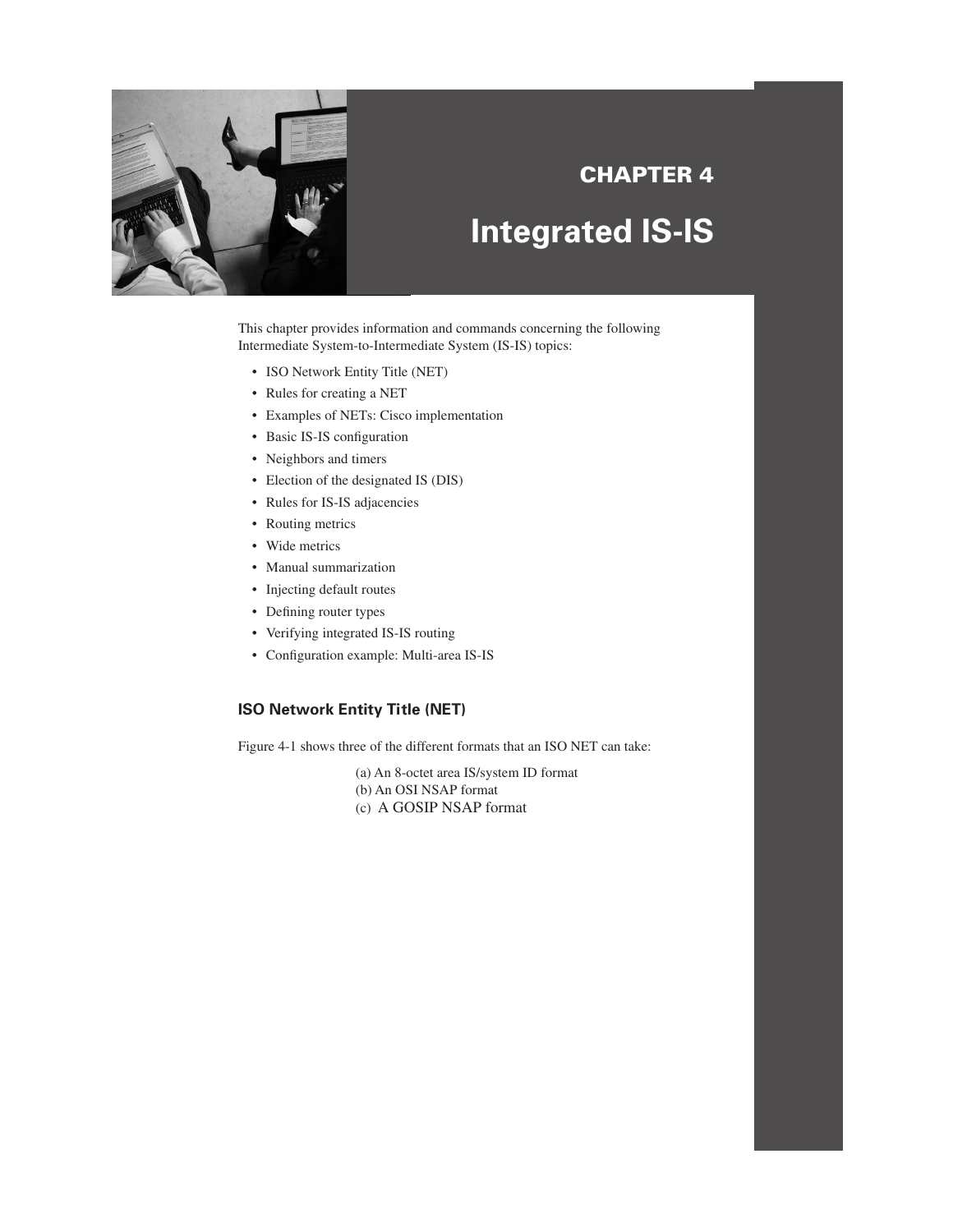*Figure 4-1 Formats for ISO NET*



#### **Rules for Creating a NET**

- The NET must begin with a single octet.
- Addresses starting with 49 (AF I= 49) are considered private IP address, analogous to RFC 1918.
	- Routed by IS-IS
	- Should not be advertised to other Connectionless Network Service (CLNS) networks (outside this IS-IS domain)
- Additional 2 bytes added for the area ID.
- All routers in the same area must have the same area address.
- The system ID must be the same number of octets throughout the domain.
- Cisco has implemented a fixed length of 6 octets for the system ID of a NET.
- It is customary to use the MAC address of the router, or an IP address of a loopback interface (192.168.111.3 = 192.168.111.003 = 1921.6811.1003).
- The practice of using a modified loopback IP address as the system ID may now be considered outdated because of the dynamic host name feature. This feature uses a new Type Length Value (TLV 137) to map the router's host name to the system ID.
- Each device must have a unique system ID within the area.
- The NET must end with a single octet—the network service access point (NSAP) selector byte (NSEL), usually set to 0x00.
	- When the NSEL is set to 0, it identifies the device itself.
	- The NSEL is like a TCP port number: It indicates the transport layer.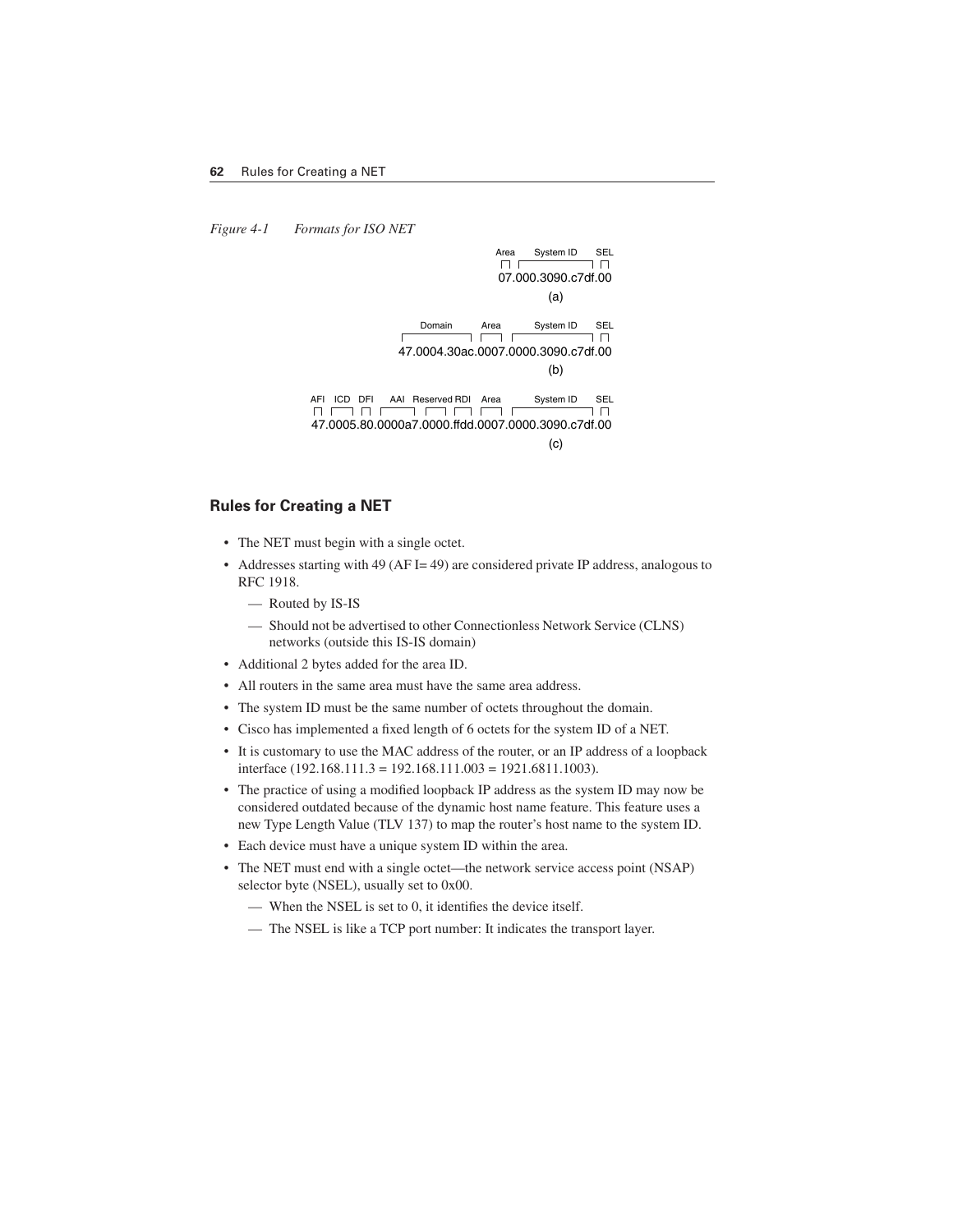#### **Examples of NETs: Cisco Implementation**

Example 1: NSAP **47.0001.***aaaa***.***bbbb***.***cccc***.00**

Area ID is **47.0001** System ID is *aaaa***.***bbbb***.***cccc* NSAP selector byte is **00**

Example 2: NSAP **39.0f01.0002***.0000***.***0c00***.***1111***.00**

Area ID is **39.0f01.0002** System ID is *0000***.***0c00***.***1111* NSAP selector byte is **00**

#### **Basic IS-IS Configuration**

**NOTE**: IS-IS is the only IP routing protocol that must be enabled both as a process and on individual interfaces.

| Router(config)#router isis                                  | Enables the IS-IS routing process.                                                                                                                                                                                                                                                                                 |
|-------------------------------------------------------------|--------------------------------------------------------------------------------------------------------------------------------------------------------------------------------------------------------------------------------------------------------------------------------------------------------------------|
| Router (config-router)#network<br>49.0001.1111.1111.1111.00 | Configures the NET.                                                                                                                                                                                                                                                                                                |
| Router(config-router)# <b>exit</b>                          | Returns to global configuration mode.                                                                                                                                                                                                                                                                              |
| Router(config)#interface<br>fastethernet 0/0                | Enters interface configuration mode.                                                                                                                                                                                                                                                                               |
| Router(config-if)#ip address<br>172.16.1.1 255.255.255.0    | Assigns the IP address and netmask.                                                                                                                                                                                                                                                                                |
| Router(config-if)#ip router isis                            | Enables IS-IS routing on this interface. A<br>"null" tag (area designator) is used for the<br>routing process if no area tag is given.                                                                                                                                                                             |
|                                                             | <b>TIP:</b> You cannot issue an <b>ip router isis</b><br>command on an interface until an IP<br>address has been assigned to that interface.                                                                                                                                                                       |
|                                                             | <b>NOTE:</b> The <b>ip router is is command must</b><br>be added to all interfaces whose networks<br>are to be advertised by IS-IS. This includes<br>transit interfaces (interfaces connected to<br>IS-IS neighbors) and interfaces connected<br>to stub networks (interfaces not connected<br>to IS-IS networks). |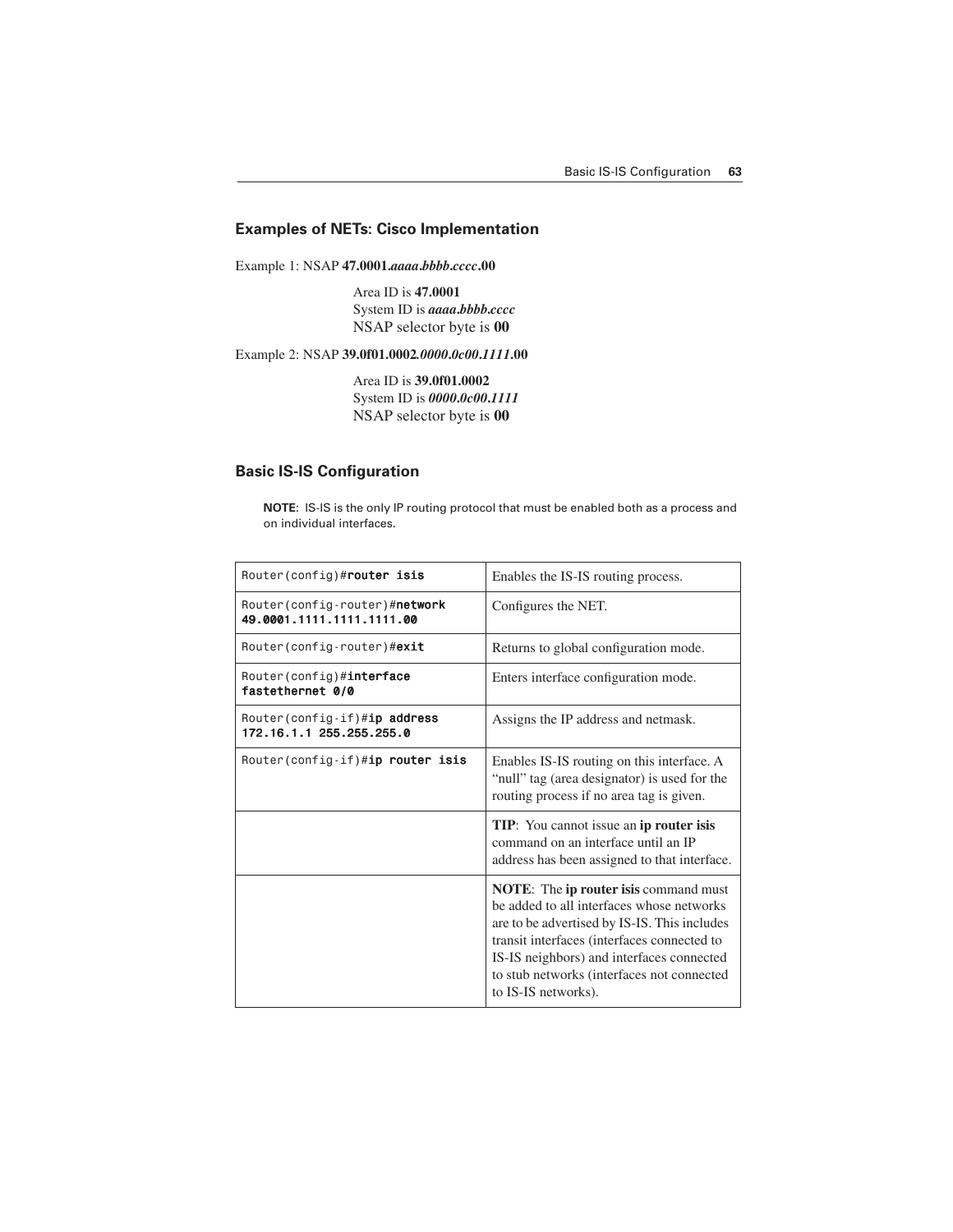#### **64** Neighbors and Timers

| Router(config-if)# <b>no shutdown</b> | Activates the interface.              |
|---------------------------------------|---------------------------------------|
| Router(config-if)# <b>exit</b>        | Returns to global configuration mode. |

# **Neighbors and Timers**

| Router(config)#interface<br>fastethernet 0/0  | Enters interface configuration mode.                                                                                                                                                                                       |
|-----------------------------------------------|----------------------------------------------------------------------------------------------------------------------------------------------------------------------------------------------------------------------------|
| Router(config-if)#isis hello-<br>interval 20  | Changes the interval to 20 seconds<br>between exchanges of Hello protocol data<br>units (PDU). The default is 10 seconds.                                                                                                  |
|                                               | <b>NOTE:</b> A faster hello interval facilitates<br>faster convergence but increases bandwidth<br>and CPU use. It might also add to<br>instability in the network. A slower hello<br>interval saves bandwidth and CPU use. |
| Router(config-if)#isis hello-<br>multiplier 4 | Changes the length of the hold-time<br>multiplier. By default, an IS-IS router waits<br>3 times the hello interval until it considers<br>a neighbor dead.                                                                  |
|                                               | TIP: The isis hello-interval and the isis<br>hello-multiplier commands are changed<br>on a per-interface basis. Timers can vary on<br>different interfaces.                                                                |
|                                               | <b>NOTE:</b> It makes more sense to tune the<br>hello interval and hello multiplier on point-<br>to-point interfaces than on LAN interfaces.                                                                               |
|                                               | <b>NOTE:</b> Hello intervals and hold times do<br>not have to match between IS-IS neighbors<br>for an adjacency to form.                                                                                                   |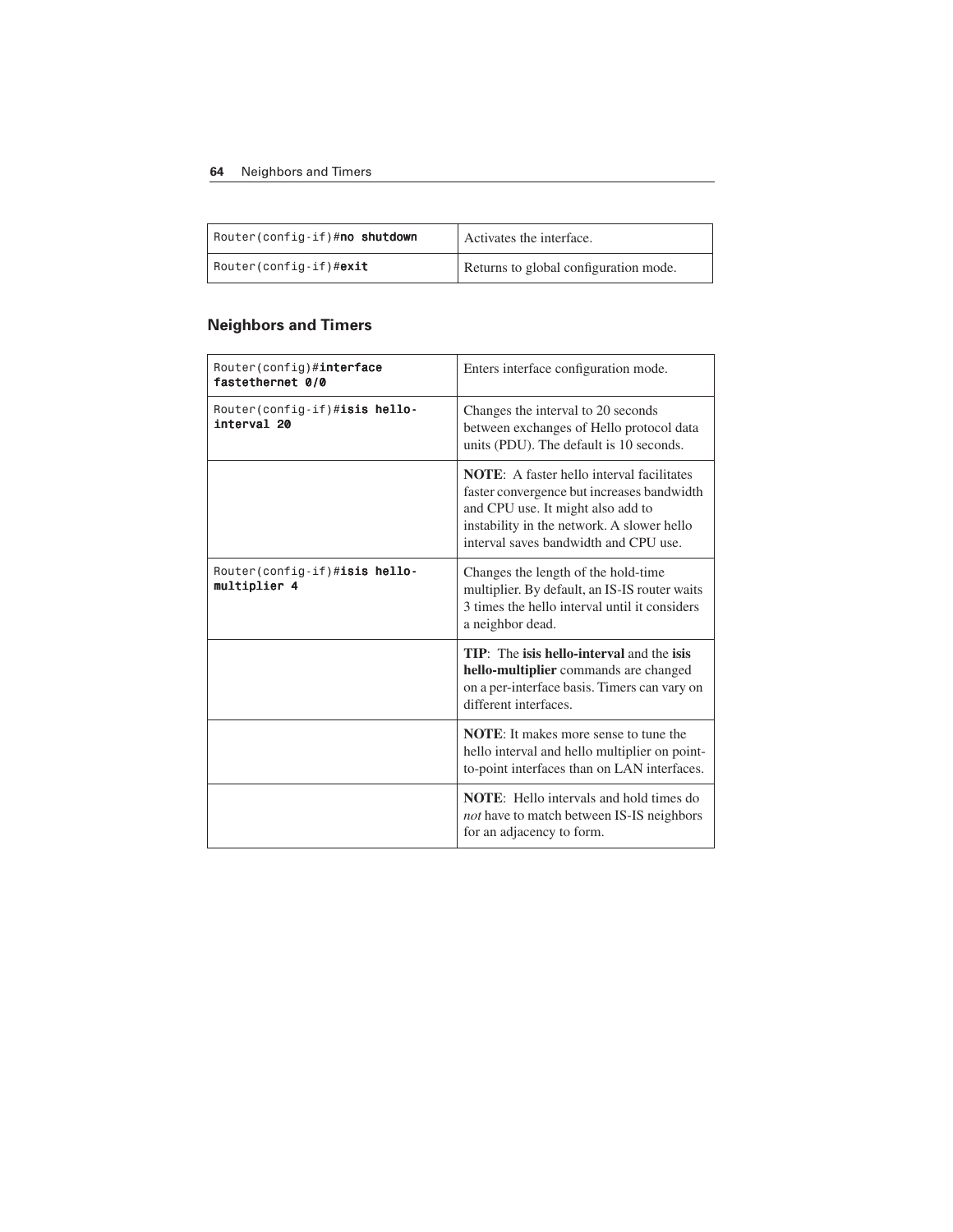#### **Election of the Designated IS (DIS)**

| Router(config)#interface<br>fastethernet 0/0 | Enters interface configuration mode.                                                                                                                                                                                                                                                                                                                                                   |
|----------------------------------------------|----------------------------------------------------------------------------------------------------------------------------------------------------------------------------------------------------------------------------------------------------------------------------------------------------------------------------------------------------------------------------------------|
| Router(config-if)#isis priority<br>100       | Changes the priority to 100 for the DIS<br>election process.                                                                                                                                                                                                                                                                                                                           |
|                                              | <b>NOTE:</b> DIS priority is a number that<br>ranges from 0 to 127. The Cisco default is<br>64. The highest priority wins the DIS<br>election. If all priorities are the same, the<br>numerically highest MAC address wins the<br>election. There is no way to make a router<br>ineligible from being the DIS-there is no<br>IS-IS equivalent to the <b>OSPF</b> priority 0<br>option. |
|                                              | <b>NOTE:</b> There is <i>no</i> backup DIS.                                                                                                                                                                                                                                                                                                                                            |

#### **Rules for IS-IS Adjacencies**

- L1 routers form L1 adjacencies with L1 and L1-L2 routers in their area.
- L2 routers form L2 adjacencies with L2 and L1-L2 routers in their area or another area.
- L1/L2 routers form L1 and L2 adjacencies with each other in their area or another area.
- An L1 router does *not* form an adjacency with an L2 router, regardless of area.
- The system ID must be unique to each router.
- Hello intervals and hold times do *not* have to match.

#### **Routing Metrics**

| Router(config)#interface serial<br>0/0 | Enters interface configuration mode.                                                                                                                                                     |
|----------------------------------------|------------------------------------------------------------------------------------------------------------------------------------------------------------------------------------------|
| Router(config-if)#isis metric 50       | Changes the metric to 50. The range is from<br>0 to 63.                                                                                                                                  |
|                                        | <b>NOTE:</b> The default metric for IS-IS is 10,<br>regardless of interface type. This makes<br>hop count the IS-IS routing metric, if all<br>interfaces are left at the default metric. |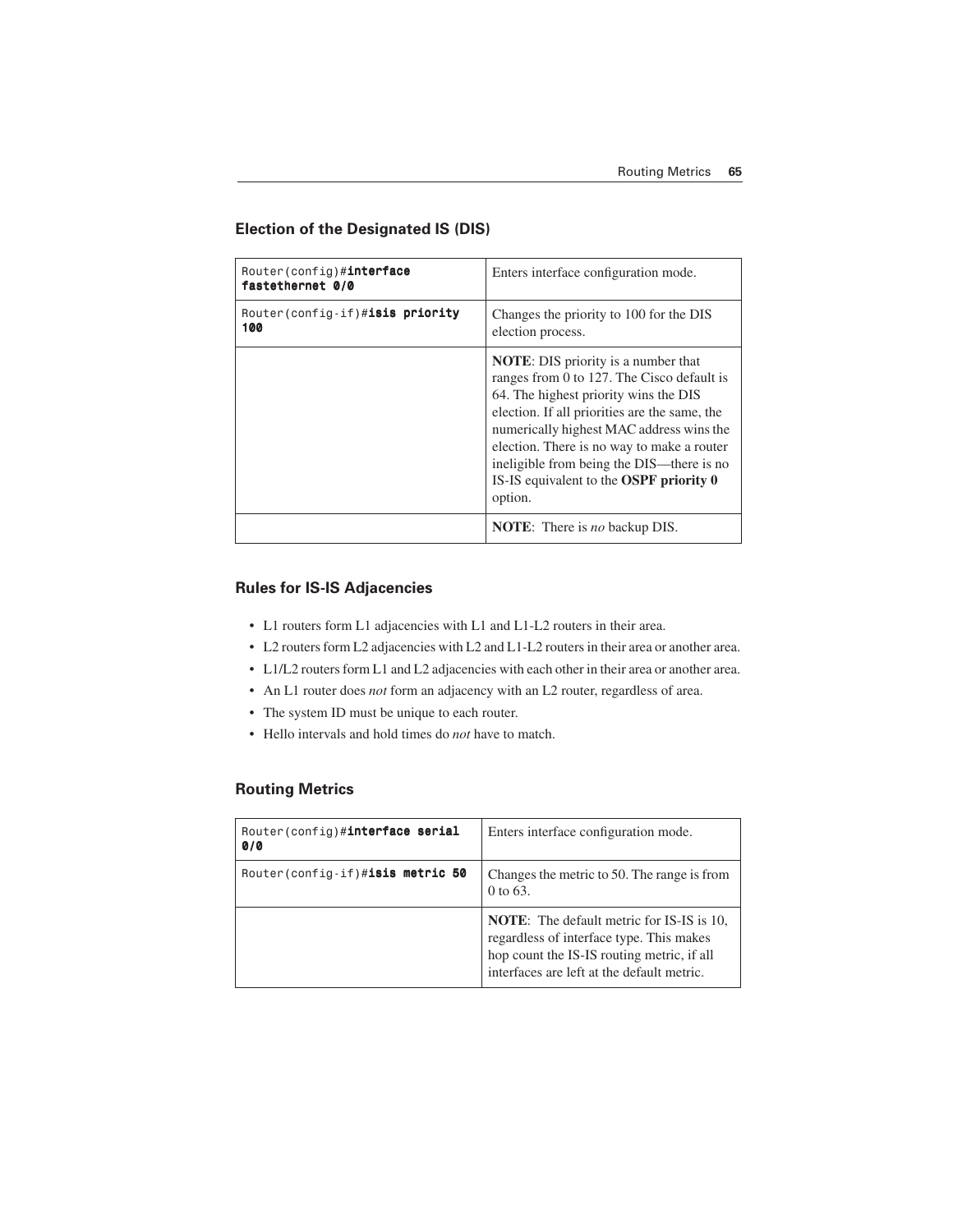#### **66** Injecting Default Routes

| <b>NOTE:</b> The total cost of any route is a sum<br>of the individual metrics of the outgoing<br>interfaces. |
|---------------------------------------------------------------------------------------------------------------|
| <b>NOTE:</b> The maximum metric value is<br>1023.                                                             |

#### **Wide Metrics**

| Router(config)# <b>router isis</b>           | Enables the IS-IS routing process.                                                                                                                                                                                                                                                                                             |
|----------------------------------------------|--------------------------------------------------------------------------------------------------------------------------------------------------------------------------------------------------------------------------------------------------------------------------------------------------------------------------------|
| Router (config-router)#metric-<br>style wide | Enables the wide metric.                                                                                                                                                                                                                                                                                                       |
|                                              | <b>NOTE:</b> To support better metric<br>granularity, Cisco IOS Software allows for<br>a wider metric field. This field could be 24<br>bits wide for the Extended IP Reachability<br>TLV or 32 bits wide for the Extended IP<br>Reachability TLV. These fields are used<br>primarily when working with traffic<br>engineering. |

#### **Manual Summarization**

| Router(config)# <b>router isis</b>                                        | Enables the IS-IS routing process.                                 |
|---------------------------------------------------------------------------|--------------------------------------------------------------------|
| Router (config-router)#summary-<br>address 192.168.0.0<br>255.255.255.240 | Enables manual summarization for the<br>given address and netmask. |

# **Injecting Default Routes**

| Router(config)#ip route $0.0.0.0$<br>0.0.0.0 172.16.0.1  | Creates a default route.                                    |
|----------------------------------------------------------|-------------------------------------------------------------|
| Router(config)# <b>router isis</b>                       | Enables the IS-IS routing process.                          |
| Router (config-router)#default-<br>information originate | Injects the default route into the IS-IS<br>routing domain. |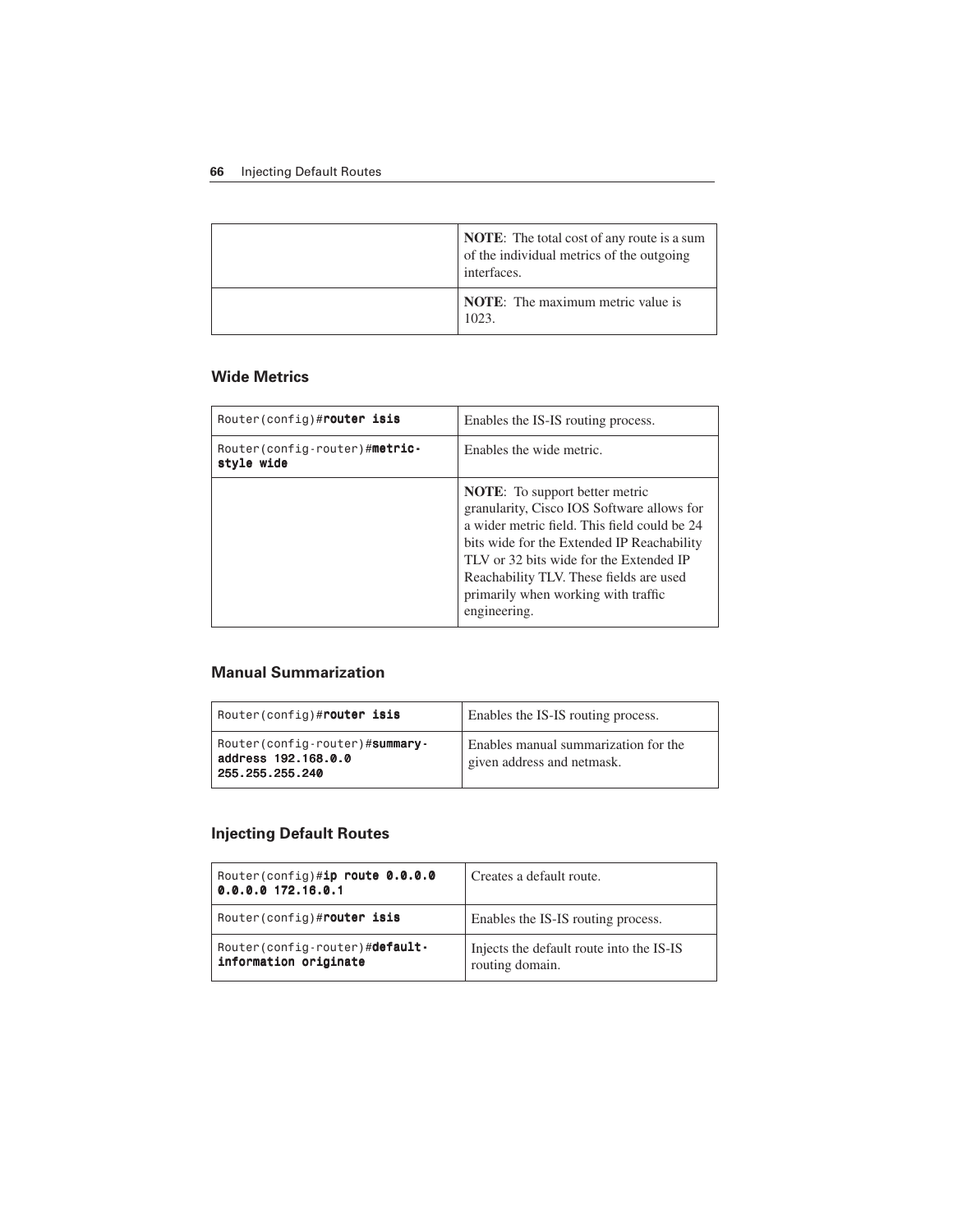| <b>NOTE:</b> Using the <b>default-information</b><br>originate command will inform a router<br>that it is an interdomain router.                 |
|--------------------------------------------------------------------------------------------------------------------------------------------------|
| <b>NOTE:</b> The default-information<br>originate command will only be used on<br>an L <sub>2</sub> or an L <sub>1</sub> /L <sub>2</sub> router. |

# **Defining Router Types**

| Router(config)# <b>router isis</b>                    | Enables the IS-IS routing process.                                                                                         |
|-------------------------------------------------------|----------------------------------------------------------------------------------------------------------------------------|
| Router(config-router)#is-type<br>level-1              | The router will perform only Level 1<br>routing (intra-area or within a single area).                                      |
| Router(config-router)#is-type<br>$level-1-2$          | The router will perform both Level 1<br>routing (intra-area) and Level 2 routing<br>(inter-area).                          |
| Router(config-router)# <b>is-type</b><br>level-2-only | The router will perform only Level 2<br>routing. This router will not communicate<br>with Level 1 routers in its own area. |
|                                                       | <b>NOTE:</b> The default for an IS-IS router is<br>to perform both Level 1 and Level 2<br>routing.                         |

## **Verifying Integrated IS-IS Routing**

| Router#show clns neighbor        | Displays both ES and IS neighbor<br>information.                                                         |
|----------------------------------|----------------------------------------------------------------------------------------------------------|
| Router#show isis database        | Displays the IS-IS link-state database in<br>summary form.                                               |
| Router#show isis database detail | Displays the IS-IS link-state database. The<br>contents of each link-state packet are also<br>displayed. |
| Router#show ip route             | Displays the current state of the routing<br>table.                                                      |
| Router#show isis topology        | Displays a list of all connected routers in<br>all areas.                                                |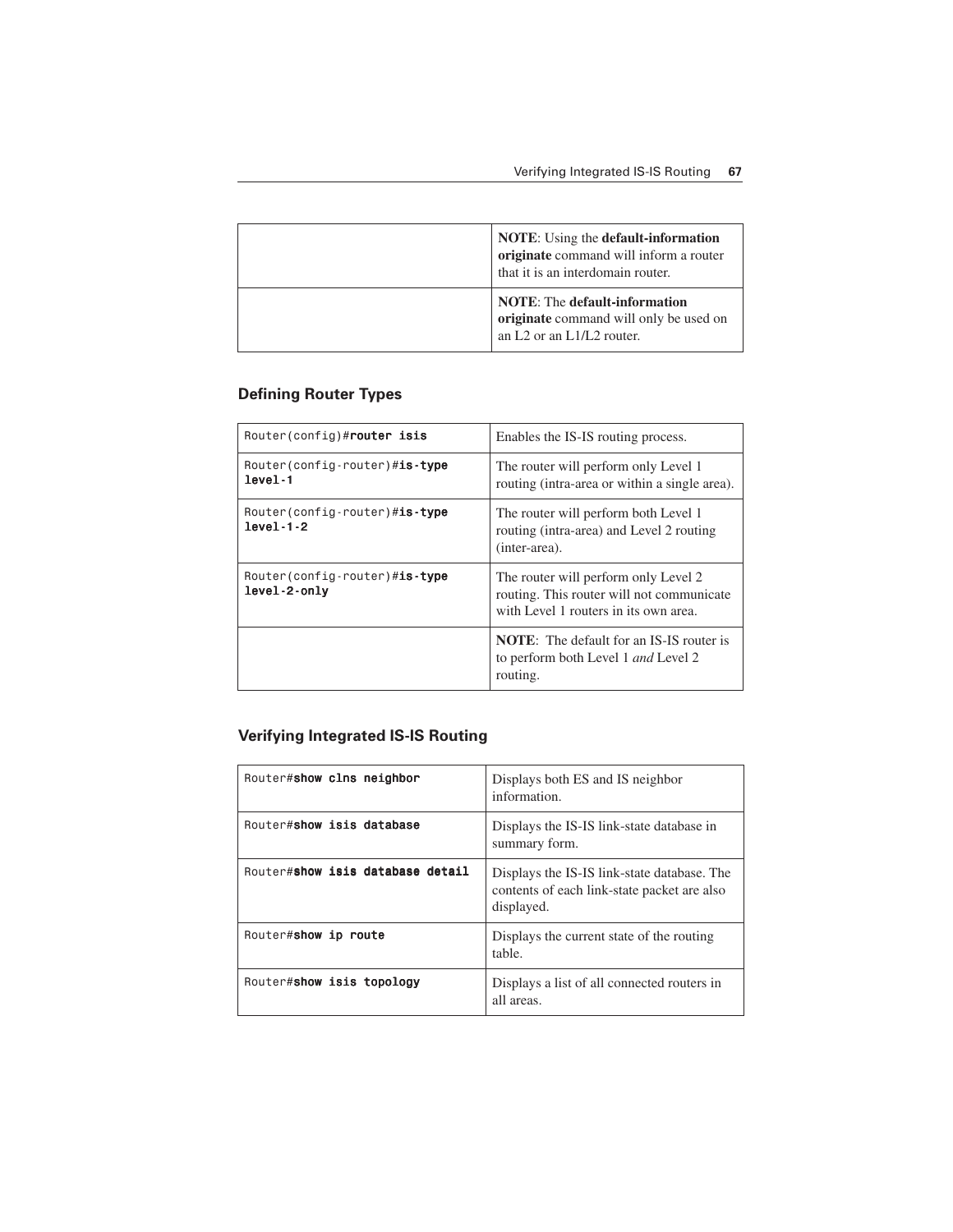#### **Configuration Example: Multi-Area IS-IS**

Figure 4-2 shows the network topology for the configuration that follows, which demonstrates how to configure Integrated IS-IS using the commands covered in this chapter.





#### Mazatlan Router

| Router>enable                                                  | Moves to privileged mode.                   |
|----------------------------------------------------------------|---------------------------------------------|
| Router#configure terminal                                      | Moves to global configuration mode.         |
| Router (config)#hostname Mazatlan                              | Assigns the host name to the router.        |
| Mazatlan(config)# <b>interface</b><br>fastethernet 0/0         | Enters interface configuration mode.        |
| $Maxatlan(config-if)\#ip address$<br>192.168.0.1 255.255.255.0 | Assigns an IP address and netmask.          |
| Mazatlan(config-if)#ip router isis                             | Enables IS-IS routing on this<br>interface. |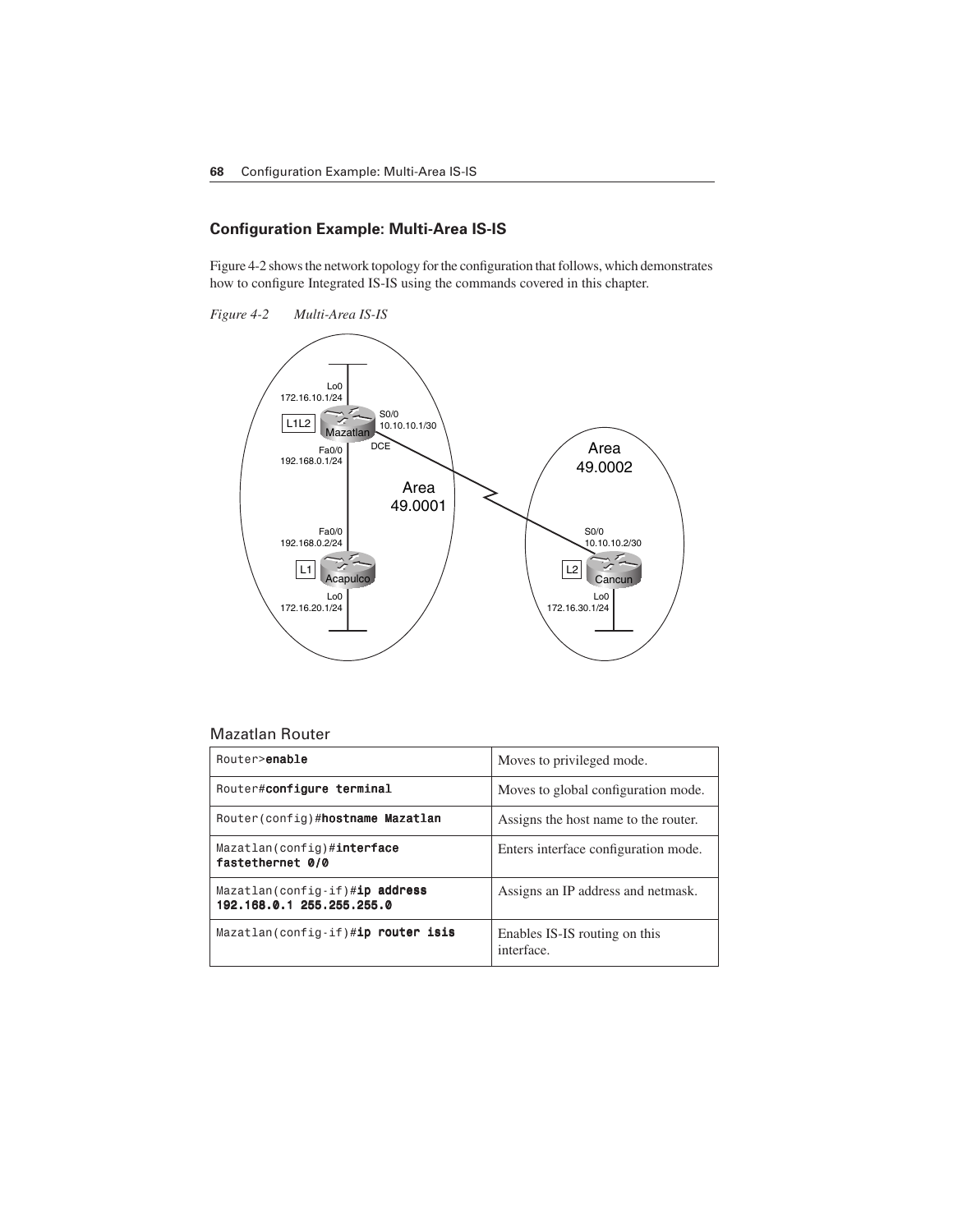| Mazatlan (config-if)#no shutdown                                    | Enables the interface.                                 |
|---------------------------------------------------------------------|--------------------------------------------------------|
| Mazatlan(config-if)#int loopback 0                                  | Moves to interface configuration<br>mode.              |
| Mazatlan(config-if)# <b>ip address</b><br>172.16.10.1 255.255.255.0 | Assigns an IP address and netmask.                     |
| Mazatlan(config-if)#ip router isis                                  | Enables IS-IS routing on this<br>interface.            |
| Mazatlan(config-if)#interface serial<br>0/0                         | Moves to interface configuration<br>mode.              |
| Mazatlan (config-if)#ip address<br>10.10.10.1 255.255.255.252       | Assigns an IP address and netmask.                     |
| Mazatlan(config-if)#ip router isis                                  | Enables IS-IS routing on this<br>interface.            |
| Mazatlan(config-if)#clock rate 56000                                | Sets the clock rate.                                   |
| Mazatlan (config-if)#no shutdown                                    | Enables the interface.                                 |
| Mazatlan(config-if)#exit                                            | Returns to global configuration mode.                  |
| Mazatlan(config)#router isis                                        | Enables the IS-IS routing process.                     |
| Mazatlan (config-router)#net<br>49.0001.1111.1111.1111.00           | Configures the NET.                                    |
| Mazatlan(config-router)#is-type level-<br>$1 - 2$                   | The router will perform both Level 1<br>and 2 routing. |
| Mazatlan (config-router)#exit                                       | Returns to global configuration mode.                  |
| Mazatlan(config)#exit                                               | Returns to privileged mode.                            |
| Mazatlan#copy running-config startup-<br>config                     | Saves the configuration to NVRAM.                      |

# Acapulco Router

| Router> <b>enable</b>            | Moves to privileged mode.            |
|----------------------------------|--------------------------------------|
| Router#configure terminal        | Moves to global configuration mode.  |
| Router(config)#hostname Acapulco | Assigns the host name to the router. |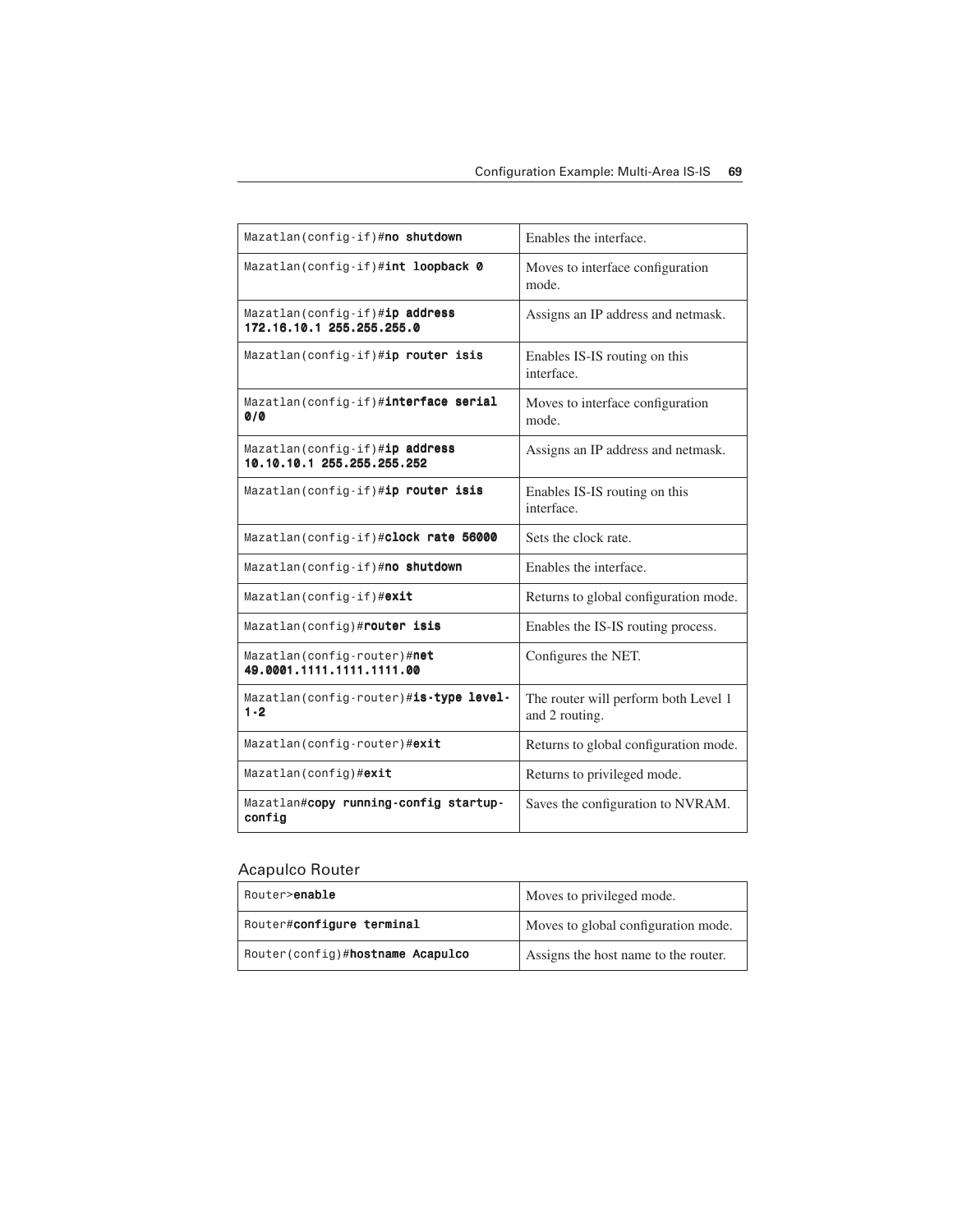#### **70** Configuration Example: Multi-Area IS-IS

| Acapulco(config)#interface<br>fastethernet 0/0              | Enters interface configuration mode.             |
|-------------------------------------------------------------|--------------------------------------------------|
| Acapulco(config-if)#ip address<br>192.168.0.2 255.255.255.0 | Assigns an IP address and netmask.               |
| Acapulco(config-if)#ip router isis                          | Enables IS-IS routing on this<br>interface.      |
| Acapulco(config-if)#no shut                                 | Enables the interface.                           |
| Acapulco(config-if)# <b>interface loopback</b><br>Ø         | Moves to interface configuration<br>mode.        |
| Acapulco(config-if)#ip address<br>172.16.20.1 255.255.255.0 | Assigns an IP address and netmask.               |
| Acapulco(config-if)#ip router isis                          | Enables IS-IS routing on this<br>interface.      |
| Acapulco(config-if)#exit                                    | Returns to global configuration mode.            |
| Acapulco(config)#router isis                                | Enables the IS-IS routing process.               |
| Acapulco(config-router)#net<br>49.0001.2222.2222.2222.00    | Configures the NET.                              |
| Acapulco(config-router)#is-type level-<br>1                 | The router will perform Level 1<br>routing only. |
| Acapulco(config-router)#exit                                | Returns to global configuration mode.            |
| Acapulco(config)#exit                                       | Returns to privileged mode.                      |
| Acapulco#copy running-config startup-<br>config             | Saves the configuration to NVRAM.                |

#### Cancun Router

| Router> <b>enable</b>                                      | Moves to privileged mode.            |
|------------------------------------------------------------|--------------------------------------|
| Router#configure terminal                                  | Moves to global configuration mode.  |
| Router (config)#hostname Cancun                            | Assigns a host name to the router.   |
| Cancun(config)#interface serial 0/0                        | Enters interface configuration mode. |
| Cancun(config-if)#ip address<br>10.10.10.2 255.255.255.252 | Assigns an IP address and netmask.   |